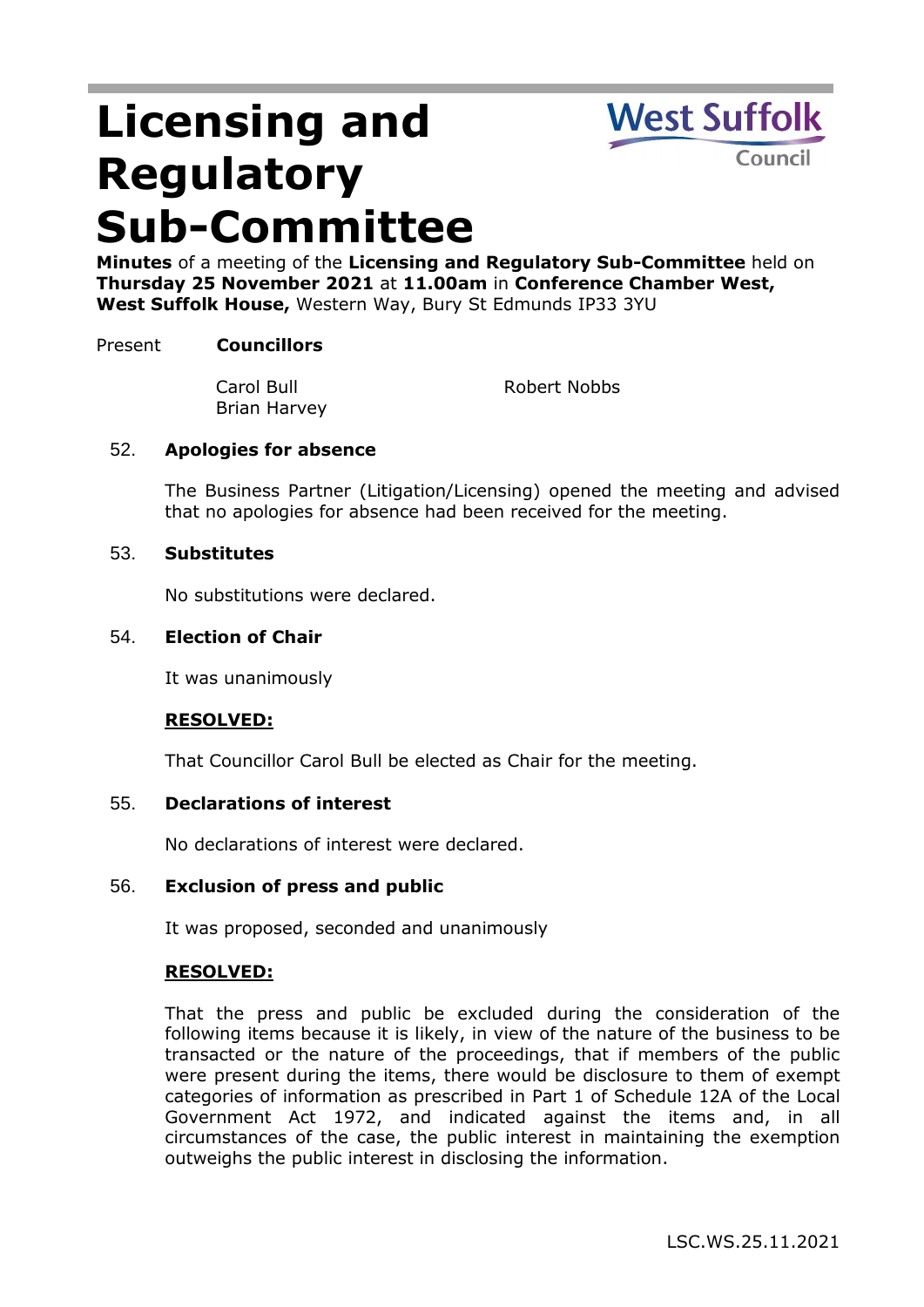# 57. **Application for a Combined Private Hire/Hackney Carriage Driver's Licence (Exempt: Paragraphs 1 & 2) (Report No: LSC/WS/21/005)**

*(Prior to commencing this item the Business Partner (Litigation/Licensing) sought consent from the applicant to allow the Licensing Officers present to remain in the meeting in order to observe proceedings for training purposes.)*

The Business Partner (Litigation/Licensing) welcomed all present to the Hearing, reported that no declarations of interest had been received and introductions to all parties were made.

He also drew attention to the procedure for the conduct of the Hearing as attached to the agenda.

The Licensing Officer presented the report which explained that Members were requested to determine an application for a combined Hackney Carriage/Private Hire Driver's Licence under the provisions of Section 61 of the Local Government (Miscellaneous Provisions) Act 1976.

Members needed to be satisfied that that the applicant was a fit and proper person to hold a licence issued by the Council.

The Officer drew attention to the documentation submitted at Appendices 1 – 4 of Report No LSC/WS/21/005, noting that a replacement version of Appendix 2 had been circulated separately due to the agenda due to the poor resolution quality of the original.

The applicant attended the meeting, together with a consort, to present their case and answer Members' questions.

Following which the applicant, their consort and all Licensing Officers retired to another room to allow the Sub-Committee to give further consideration to the matter.

Following all parties' return to the meeting room the Business Partner (Litigation/Licensing) advised on the Sub-Committee's decision.

It was

#### **RESOLVED:**

That, having taken into account all representations received both in writing and orally, considered alongside the Licensing Authority's duty to protect the public, Members accepted that the applicant's circumstances in 2019 was a personal matter and it did not affect their status as a fit and proper person to be granted a licence. The Sub-Committee were satisfied that there was no risk to other persons.

# Accordingly, **THE HACKNEY CARRIAGE/PRIVATE HIRE LICENCE APPLICATION WAS GRANTED.**

Prior to closing the meeting the Chair addressed the applicant, wished them well and reminded them to ensure they complied with the West Suffolk Council Hackney Carriage and Private Hire Conditions Handbook at all times.